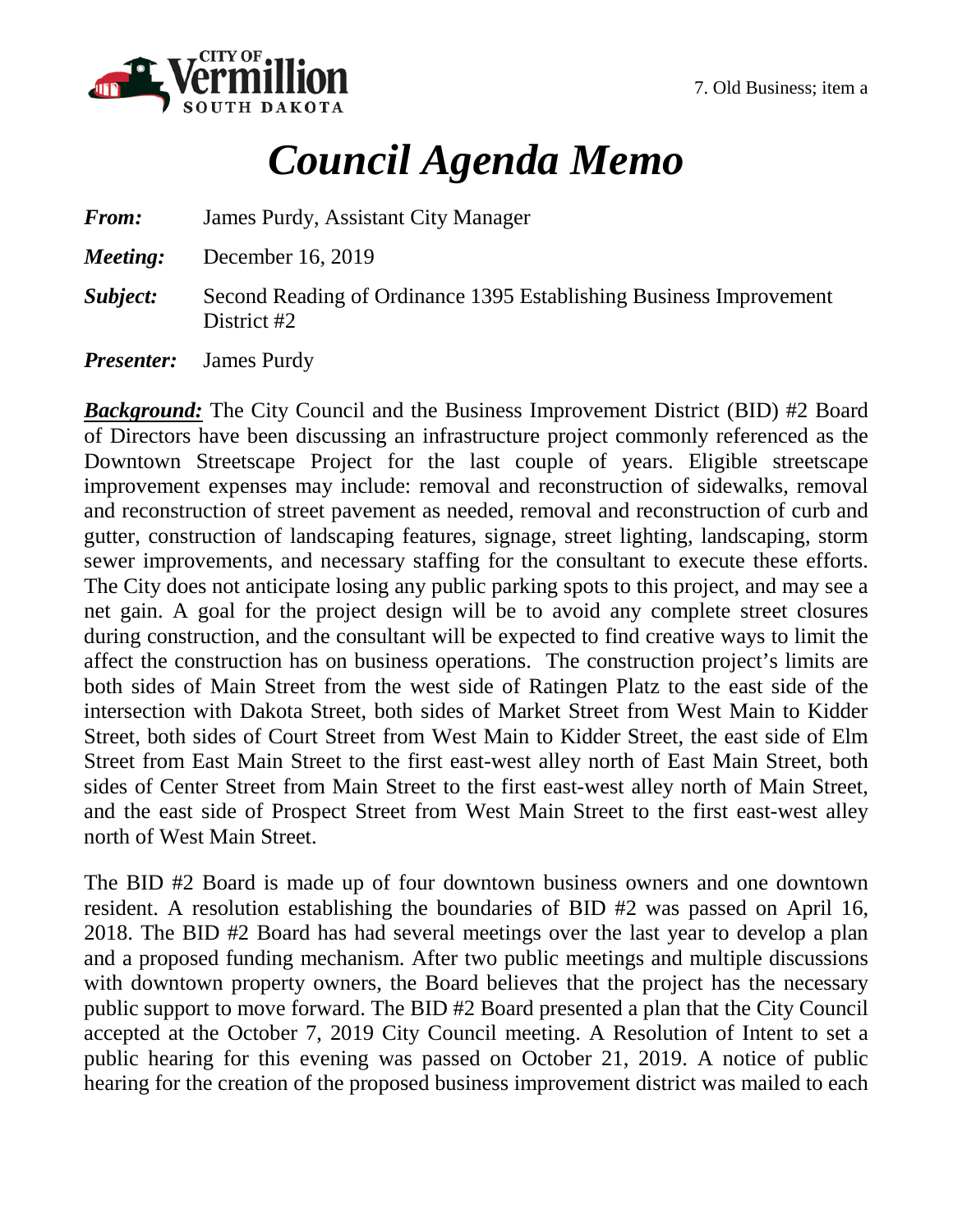property owner of taxable property in the district at least 30 days prior to the public hearing for the first reading. The first reading of the ordinance was approved 7-0 at the December 2, 2019 meeting. No additional public comments have been received, and no changes to the proposed ordinance have been made since the first reading.

**Discussion:** The BID Board proposes the following estimated cost breakdown (based on a 2016 conceptual plan) for the public improvements within the proposed district: \$2,450,000. This cost would be split between the City and the owners of taxable property within the business improvement district at a ratio of 82% paid by the City, and 18% paid by the owners of taxable property. The property owner's portion of the project cost would be paid in the form of a special assessment. The special assessment would be based on actual project costs minus any grants and donations, and implemented in accordance with state statute. The assessment would be 18% of the total cost of the project divided amongst property owners of two different areas (with two different rates) within the BID. The assessment shall be payable in ten equal annual installments. At the July 29th public meeting, downtown property owners in attendance voted on several assessment options, and this formula was the overwhelming choice. The ordinance will become effective 20 days after the date of publication of the second reading. Once the Ordinance is in effect, the BID #2 Board and City staff will begin the process to select and recommend a consultant to the City Council. Construction is estimated to begin in the spring of 2021 after being placed out for bid, with the goal of being completed by the fall of 2021. The City plans to hold public meetings with the general contractor during construction to keep the public informed on the progress.

*Financial Consideration:* The City would utilize funds from several different lines to support and fund the project. The City will pay 100% of the up-front cost of construction. After the project is completed, the City would begin implementing the special assessments based on total cost of construction. A breakdown of the funding sources is pictured below. The figures have been rounded.

| <b>ESTIMATE COST</b>                              | $$2,450,000 (100\%)$ |                    |
|---------------------------------------------------|----------------------|--------------------|
| CITY FUNDING FROM LIGHT & POWER FUND <sup>*</sup> |                      | $$250,000(10\%)$   |
| CITY FUNDING FROM STORM SEWER FUND*               |                      | $$75,000(3\%)$     |
| CITY FUNDING FROM 2 <sup>nd</sup> PENNY FUND      |                      | \$1,678,000(69%)   |
| <b>TOTAL FUNDING FROM CITY</b>                    |                      | \$2,003,000(82%)   |
| <b>FUNDING GENERATED FROM BID#2</b>               |                      | \$447,000(18%)     |
| <b>TOTAL FUNDING FOR PROJECT</b>                  |                      | \$2,450,000 (100%) |

COST AND FUNDING BREAKDOWN

\*Funding will be utilized for new street lights and storm sewer work